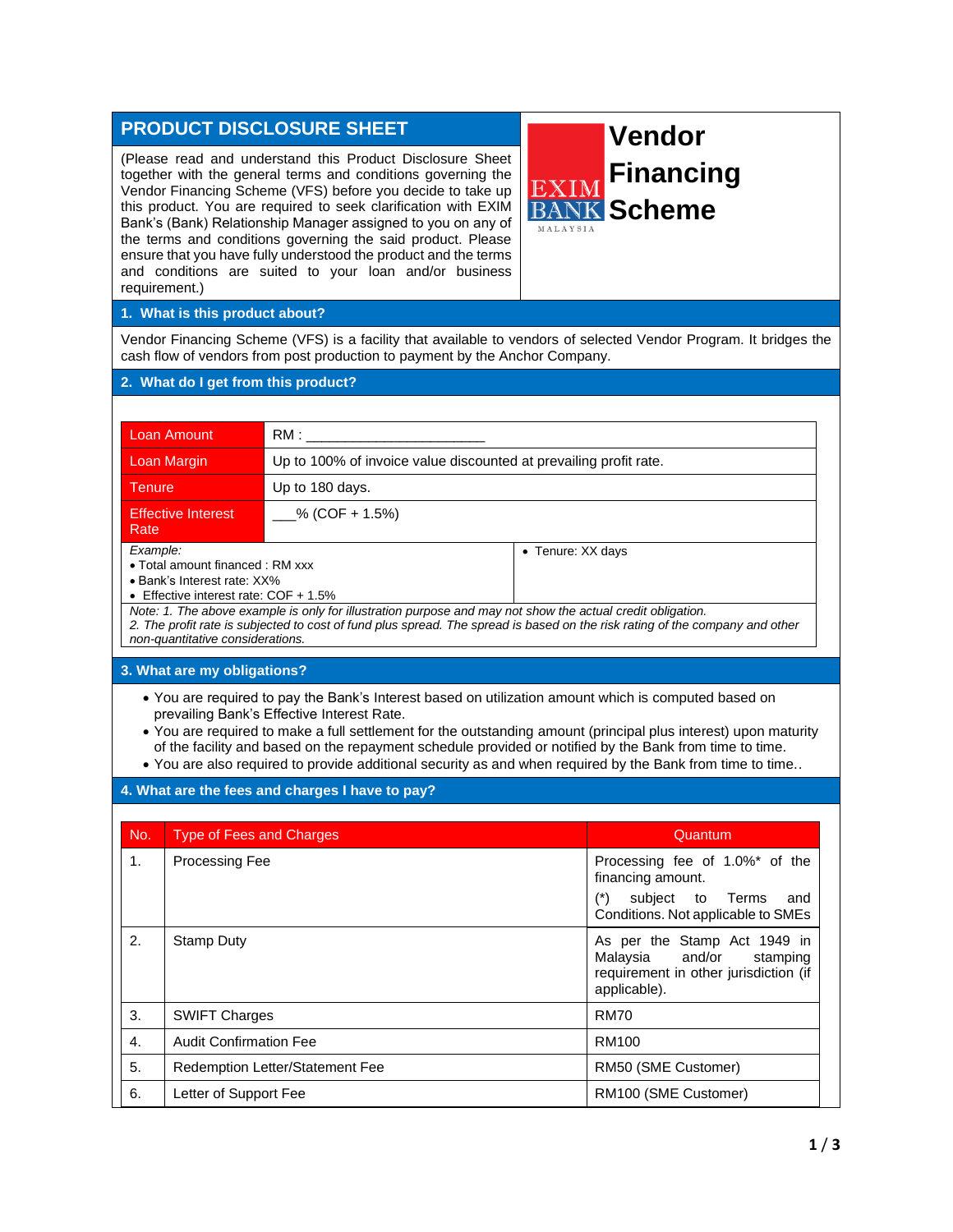| 7.                                                                                                                                                                                                                                                                                                                                                                                                                                      | Legal Fee                                                                                                                                           | As charged by Lawyer                          |  |  |
|-----------------------------------------------------------------------------------------------------------------------------------------------------------------------------------------------------------------------------------------------------------------------------------------------------------------------------------------------------------------------------------------------------------------------------------------|-----------------------------------------------------------------------------------------------------------------------------------------------------|-----------------------------------------------|--|--|
| 8.                                                                                                                                                                                                                                                                                                                                                                                                                                      | Postage / Delivery Charges<br><b>Local Party</b>                                                                                                    |                                               |  |  |
|                                                                                                                                                                                                                                                                                                                                                                                                                                         | Normal Mail<br>$\bullet$                                                                                                                            | Min.RM3                                       |  |  |
|                                                                                                                                                                                                                                                                                                                                                                                                                                         | <b>Registered Mail</b><br>$\bullet$<br>Courier / Hand delivery<br>$\bullet$                                                                         | Min.RM6                                       |  |  |
|                                                                                                                                                                                                                                                                                                                                                                                                                                         | <b>Foreign Party</b>                                                                                                                                | Min.RM7                                       |  |  |
|                                                                                                                                                                                                                                                                                                                                                                                                                                         | Normal Mail                                                                                                                                         |                                               |  |  |
|                                                                                                                                                                                                                                                                                                                                                                                                                                         | <b>Registered Mail</b>                                                                                                                              | Min.RM4                                       |  |  |
|                                                                                                                                                                                                                                                                                                                                                                                                                                         | Courier                                                                                                                                             | Min.RM8                                       |  |  |
|                                                                                                                                                                                                                                                                                                                                                                                                                                         |                                                                                                                                                     | Min.RM50 - varies on location                 |  |  |
| 9.                                                                                                                                                                                                                                                                                                                                                                                                                                      | Variation of Facility Terms and Conditions                                                                                                          | Min.RM300 (Not applicable to SME<br>Customer) |  |  |
| Please request from your Relationship Manager for the Bank's Standard Fees and Charges on Conventional<br>Products and Services. If there are any changes in fees and charges that are applicable to your facility, the Bank<br>will notify you at least 21 calendar days prior to the effective date of implementation.                                                                                                                |                                                                                                                                                     |                                               |  |  |
|                                                                                                                                                                                                                                                                                                                                                                                                                                         | 5. What if I fail to fulfill my obligation?                                                                                                         |                                               |  |  |
| We shall charge you a penalty for late payment at one percent (1%) per annum on the prevailing interest rate.                                                                                                                                                                                                                                                                                                                           |                                                                                                                                                     |                                               |  |  |
|                                                                                                                                                                                                                                                                                                                                                                                                                                         | 6. What if I fully settle the loan before its maturity?                                                                                             |                                               |  |  |
| Nil.                                                                                                                                                                                                                                                                                                                                                                                                                                    |                                                                                                                                                     |                                               |  |  |
|                                                                                                                                                                                                                                                                                                                                                                                                                                         | 7. Do I need insurance coverage?                                                                                                                    |                                               |  |  |
| You are required to assign the insurance policy (ies) to us as one of the collaterals accepted by us.                                                                                                                                                                                                                                                                                                                                   |                                                                                                                                                     |                                               |  |  |
|                                                                                                                                                                                                                                                                                                                                                                                                                                         | 8. What are the major risks?                                                                                                                        |                                               |  |  |
| Our Effective Interest Rate may subject to fluctuation during the loan tenure.<br>$\bullet$<br>Legal action will be instituted against you to recover the debt which includes among others, obtaining<br>judgment and enforcement of judgment such as writ of seizure and sale, garnishee, winding up and<br>bankruptcy action.<br>Any non-payment of the Bank's loan facility would also have an adverse record on your credit rating. |                                                                                                                                                     |                                               |  |  |
|                                                                                                                                                                                                                                                                                                                                                                                                                                         |                                                                                                                                                     |                                               |  |  |
|                                                                                                                                                                                                                                                                                                                                                                                                                                         | 9. What do I need to do if there are changes to my contact details?                                                                                 |                                               |  |  |
| a)                                                                                                                                                                                                                                                                                                                                                                                                                                      | It is important that you inform the Bank of any changes to your contact details to ensure that all<br>correspondences reach you in a timely manner. |                                               |  |  |
| b)                                                                                                                                                                                                                                                                                                                                                                                                                                      | You may informed the Bank such changes via various channels of communication such as the website or<br>call centre at 03-2601 2000.                 |                                               |  |  |